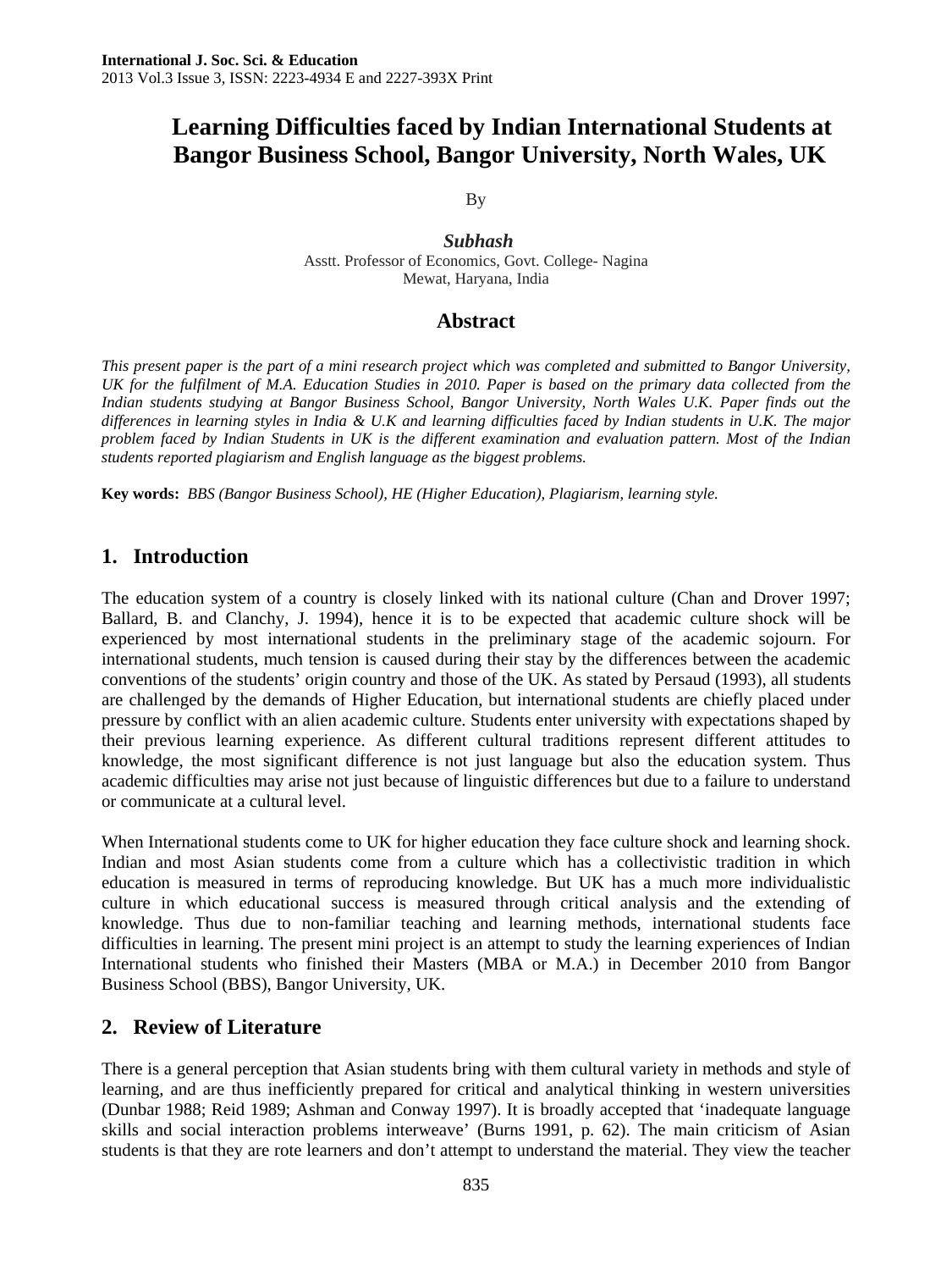#### Learning Difficulties faced by Indian International Students at Bangor Business School, Bangor University, North Wales, UK

or the text as the definitive source of knowledge. They lack in critical thinking, unable to reference correctly and often are guilty of plagiarism (Kember, D. and Gow, L. 1991; Robertson et al. 2000; Samuelowicz, K. 1987).

The standard portrait of students from South Asia as 'surface learners' and 'passive non-participants' has been challenged by Chalmers and Volet, who argued that these stereotypes 'have sometimes been used as an excuse for not addressing the fundamental issue of student learning at university. When the "problem" is attributed to the students, teachers can avoid examining their own attitudes and practices'. One of the common misconceptions, especially about South-East Asian students, is that they 'stick together and do not want to mix with local students' (Chalmers and Volet 1997, p. 92).

In a comparative study of native (Australian) and non-native (Chinese) English speakers, Jones examined that the determining factor was not cultural background but a clear explanation of what was expected (Jones 2005). Other researches (Okorocha 1996; Li, Clark et al.1997; Nishio 2001) state in the same direction, i.e. towards the need for special clarity in briefing international students about the learning environment which they are entering. Several researches show that, for international students who come from different teaching and learning traditions, most notably those favouring rote-learning and teachercentred approaches, it is essential to promote and facilitate extra learning support at the beginning of their studies (Beasley and Pearson 1999). Although language is often identified as a major obstacle for international students in their adjustment to university life, many studies suggest that students' understanding of academic expectations, conventions and standards at the host university is of equal importance (Samuelowicz 1987). The academic staff's understanding of the educational background of their students will further improve the overall experience of students at university and in turn mitigate mismatches between student and staff expectations (Mullins, Quintrell et al. 1995).

#### *Objectives of the study*

The two major objectives of the study were:

- to examine the differences in learning experiences of the respondents in their home country (India) and UK and;
- to identify the learning difficulties faced by Indian students at BBS, UK.

#### *Delimitation of the study*

Within the constraints of available resources and time the present study is limited to the Indian international students who completed their Masters (MBA or M.A.) in December 2010 from Bangor Business School, Bangor University, UK.

## **2. The Methodology**

#### *Sample*

This mini research adopted a qualitative as well as a quantitative approach to investigate the learning experience and difficulties of Indian international students who studied for their Masters (MBA or M.A.) at Bangor Business School (BBS). Keeping in mind about the time, money and availability of the respondents 25 Ex-students of BBS were selected as a sample of the study. On a later stage five students refused to participate in the research since they were busy in their work and living far from Bangor. Thus only 20 students were agreed to participate in the interview and to respond to the questionnaire.

#### *Research Tools and Techniques*

Primary data were collected direct from the students while books, research journals and magazines were used as secondary sources of data collection. Data were collected with the help of a small questionnaire followed by a personal interview. Respondents were assured that the given information would be used only for the purpose of the research work. All the twenty respondents willingly participated in the study.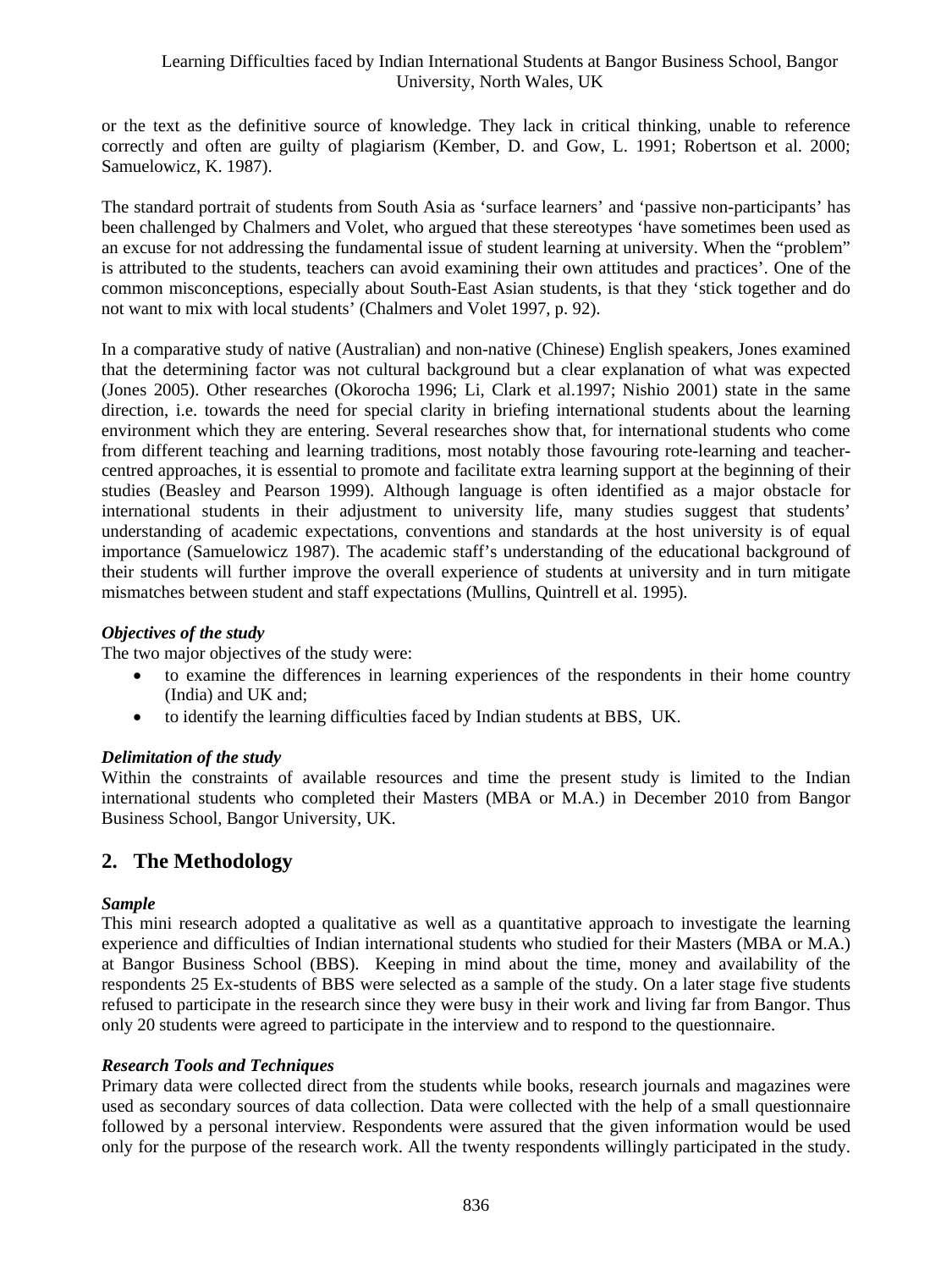#### Subhash

As De Vaus (1993) has said: *'Do not take risk, pilot test first'*. Pre-testing of the questionnaire was done to discard the unnecessary questions and to add relevant questions.

Questionnaires were filled by the researcher himself in the month of January 2011. Due to the use of the Likert Scale, an indication of agreement and disagreement relating to learning styles was determined for each student. An interview permits the researcher to express the question in such a fashion that the respondent can understand it most easily. The researcher may probe more deeply when the occasion demand. So to get information in detail in-depth interviews were carried out just after completion of the questionnaire. Interview diary was used to note the key information because all respondents refused to audio-record their statements. All informants were asked to sign an 'informed consent document' immediately prior to interview.

#### *Data Analysis*

The data was manually coded and processed on computer at Bangor University, UK, during the third week of January 2011 and frequency, percentage and measurement of central tendency were obtained.

#### *Major findings of the project*

All of the 20 respondents were full-time masters' students during Sept. 2009 to Sept. 2010 and had completed their degree from BBS, Bangor University UK at the time of interview in Jan. 2011. All were from India, eight from North India and twelve from South India ranging age 22 to 33 years. The average age was recorded 25 years. In terms of gender, there were six female students and fourteen male students. Three respondents had already had a master degree from Indian.

Number of important points emerged from careful analysis of the data. Many (80%) students perceived the education quality they had received at the BBS very positively. They had to work very hard to adapt well to the academic life at the Bangor University where they experienced many difficulties deriving from lack of knowledge of academic norms and conventions, insufficient learning support, unfamiliar teaching methods, and cultural differences in classroom interactions.

Most respondents (80%) reported a relatively high level of satisfaction with their study at the BBS. Their satisfaction derived from their academic adaptation, language skills development, intellectual growth, academic achievements, development of academic, social, intercultural and interpersonal skills, confidence in learning, learner independence, and gradual changes in their learning conceptualizations. They were happy with quality education, practical programs, favourable learning environments, quality services, and effective learning support systems.

The role of the lecturer was different in India, according to all 20 respondents, as one said: *"The lecturers (in India) go through every chapter by chapter, their aim is to complete the syllabus, teaching is based on text books and students have no scope to learn independently. You just accept whatever the teacher teaches you. But in UK, the situation is totally opposite"*. A further difference was the greater use of group working in the UK as opposed to India.

All of the students interviewed considered the lecturing staff to be good, intelligent and very friendly. Study shows that 60 per cent of the respondents admitted that they were satisfied when their ideas were accepted by classmates. Eighty per cent reported that this style was more interactive than their own learning style. A majority of the students (60 per cent) also reported that this system allowed them to learn on their own.

The respondents were very uncertain on the accuracy of the knowledge acquired (80 per cent of students admitted their uncertainty). This was supported by the fact that 80 per cent of respondents were not sure if they had understood the material content and were not sure about what do for the problems (60 per cent). Four respondents (20 per cent) claimed that time was wasted in class, and it was also felt by two (10 per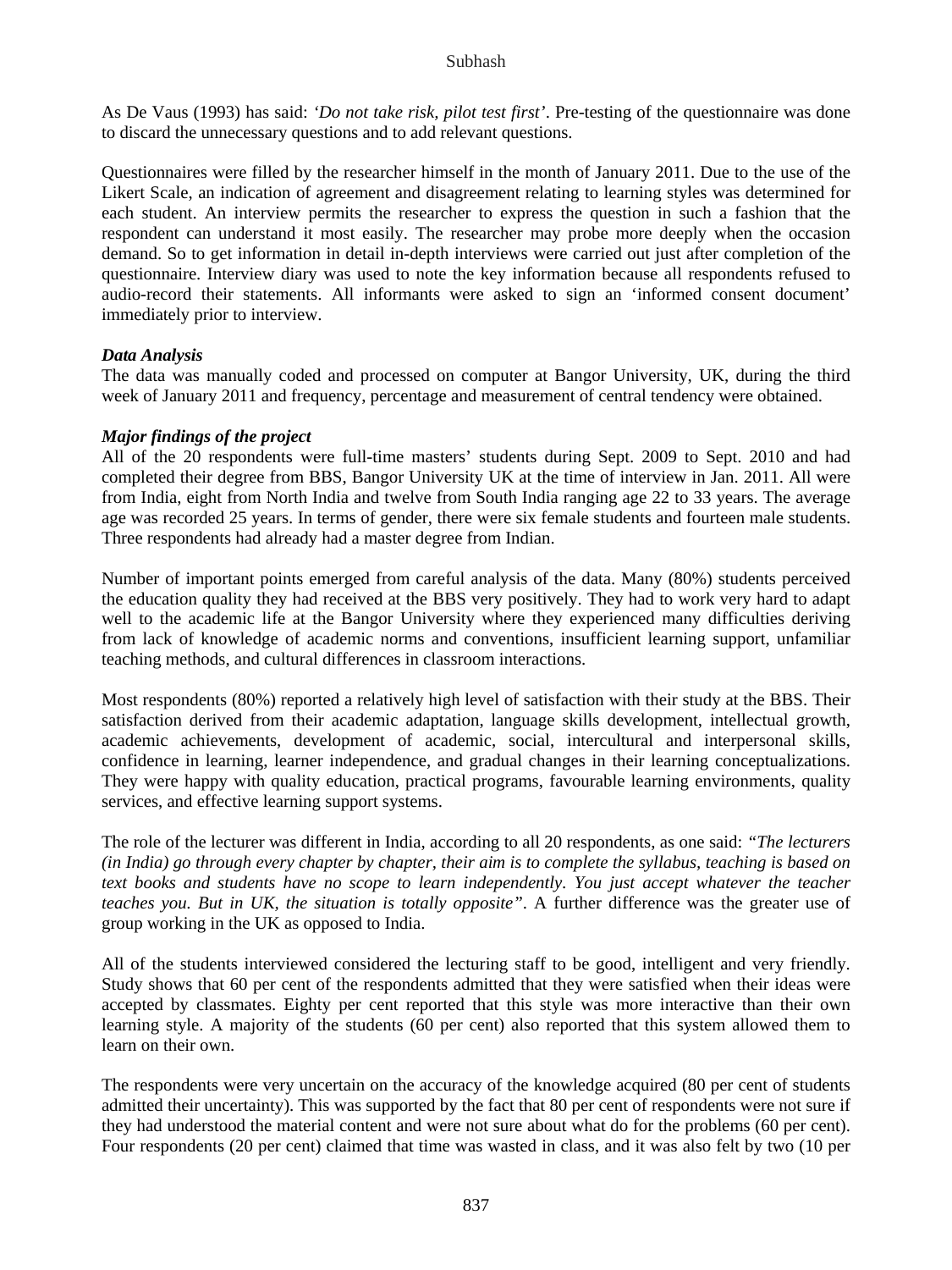#### Learning Difficulties faced by Indian International Students at Bangor Business School, Bangor University, North Wales, UK

cent) that teaching was not focused. Meanwhile, 20 per cent of the respondents also complained that the workload was very heavy and required extra effort and hard work outside class.

All the six female respondents realized that they had changed a great deal, from being dependent to independent. They also found that their newly acquired independent skills gave them empowerment both in their academic studies and social life. This mini research project found that most Indian students (60%) were happy with the programs for their relevance, practicality and currency. They described these programs as practical, useful, flexible, and work-related.

With regard to comparing the UK's HE system to India, all participants were agreed to the greater freedom students are allowed in the UK. One participant stated that, *"At home (India) the teachers feed me with lot of information or knowledge, but in the UK they help me pick up the spoon and learn to feed myself. They give me more chance to interact in the class."* The majority of participants pointed out that in the UK the teaching and learning styles are more active, friendly, practical and open and therefore more attractive than in India, a conclusion supported by Hills and Thom (2005).

Language was singled out by Indian international students who were not native English speakers as the biggest obstacle to their adaptation to the educational setting at BBS. The current study has investigated the concern of international students that high IELTS test scores do not guarantee success with study. It is identified that students are taught 'how to pass the test' rather than how to understand and communicate in 'real life' situations with fast-talking native speakers. Many students reported that they had never been exposed to anything like these situations before, and stated that they consequently found it extremely hard to understand what was expected of them in their new environment.

This study confirms early research findings that English language is one of the biggest barriers for international students (Li, Baker, & Marshall, 2002; Ward & Masgoret, 2004). Fifty per cent participants reported that the language barriers prevented them from effectively communicating with lecturers and other students, listening to lectures, following instructions, understanding assessment criteria and procedures, writing assignments, doing exams and tests, and socializing with other residents.

Pedagogy is context-dependent and value-laden (Ellsworth, 1997). It is shaped by the particular cultural values and ideology suited to the society where it originates (Barrow, 1990). In this small project respondents reported that writing critical reviews and essays, business and field reports, research proposals, case study analysis, and making references were the most difficult tasks. All the informants told that they had listened about plagiarism and referencing first time in their life in UK. They had no previous experience of referencing, critical writing, report writing and reading of research journals. One of the female students stated, *"in India most of the time we have to write in the examination what we learn from teachers and text books and we are given good marks if we write as per the books. But in UK writing 'as it is' considered as an academic crime i.e. plagiarism. We are familiar with the examination system in which we memorise and write the exams but here in UK we have to write critical with strong evidences".* 

## **3. Suggestion**

Beasley and Pearson (1999) suggest that innovative course design and effective student support policies enable students to develop better communication skills, critical thinking and independence and this in turn improves their integration with local students and makes the whole transition process easier. The opening of extra learning support such as interactive workshops, peer learning and support groups can reduce failure rates, and is beneficial to all students. Rees and Porter (1998) suggested that those providers who take an ethnocentric approach, who do not take account of the special needs of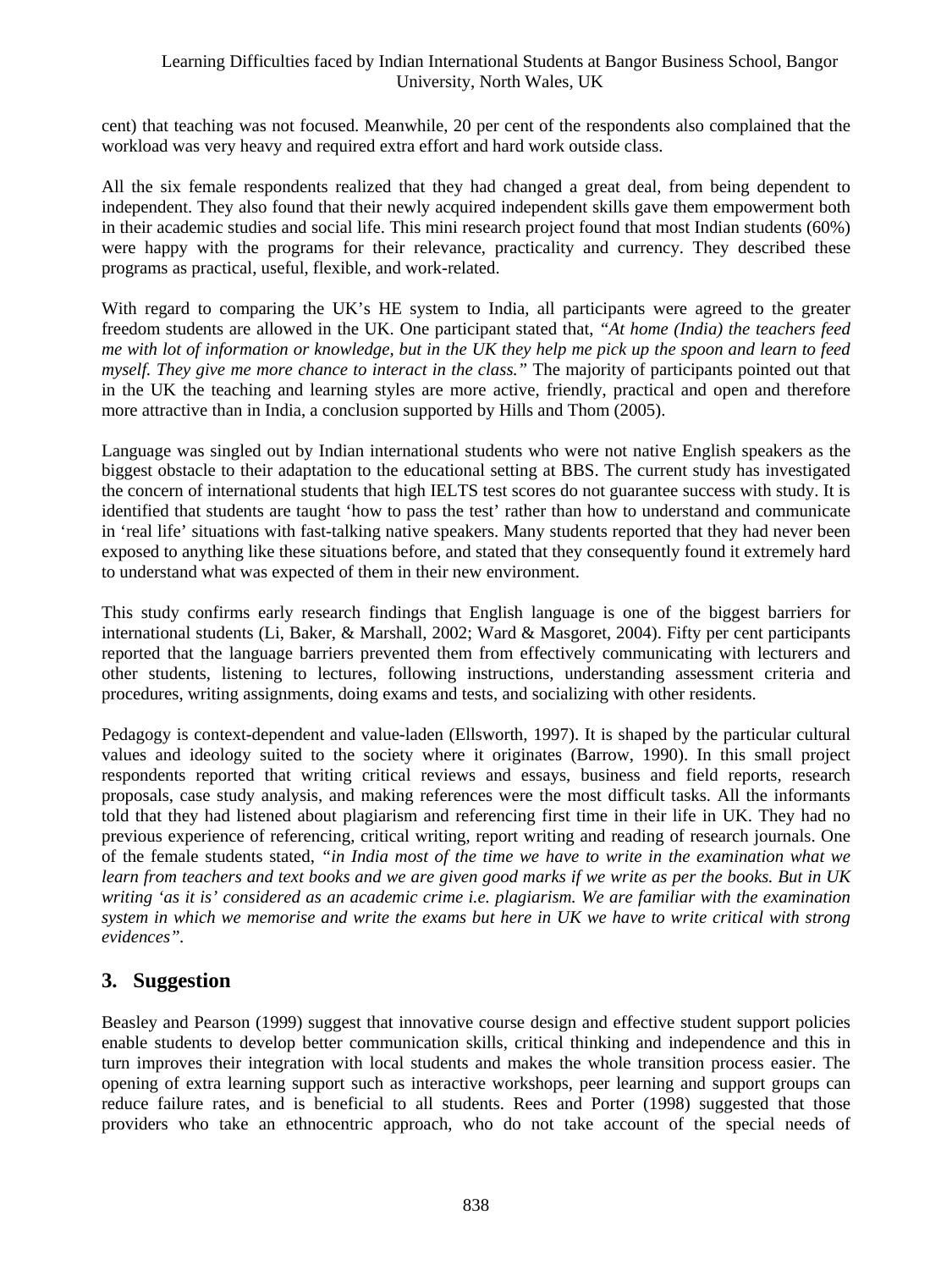international students, and who do not fulfil their sales promises are likely to be just as much at risk as exporters in any other market.

In the process of intercultural communication, Indian international students were seesawing between contradictions, inconsistencies, and conflicting ideologies. They lived in a world of paradoxes that could be managed and minimized only. The study suggests that in the age of globalization, it is important that lecturers and host institutions are professionally responsible to make adaptations to help Asian international students cope with these paradoxes, to equip them with adequate knowledge of academic discourses, and to transcend the culturally framed borders and subjectivities.

#### **References:**

- Ashman, A. and R. Conway (1997). An Introduction to Cognitive Education: Theory and Applications. London & New York: Routledge.
- Ballard, B. and Clanchy, J. (1994) Study Abroad: A Manual for Asian Students. Melbourne: Longman.
- Barrow, R. (1990). Culture, Values and the Language Classroom. In B. Harrison (Edt.), Culture and Language Classroom (pp. 3-10). Hong Kong: Modern English Publications and the British Council.
- Beasley, C. J. and C. A. Pearson (1999). "Facilitating the Learning of Transitional Students: Strategies for Success for all Students." Higher Education Research & Development 18(3): 303-321.
- Burns, R. D. (1991). "Study and Stress among First Year Overseas Students in an Australian University." Higher Education Research & Development 10: 61-77.
- Chalmers, D. and S. Volet (1997). "Common Misconceptions about Students from South-East Asia Studying in Australia." Higher Education Research and Development 16: 87-98.
- Chan, D. and Drover, G. 1997 Teaching and learning for overseas students: the Hong Kong connection. In: McNamara, D. and Harris, R. (Eds). Overseas students in HE: issues in teaching and learning. London: Routledge
- De Vaus, D. A. (1993) Survey in Social Research ( $3<sup>rd</sup>$  Edn.), London: University College London Press.
- Ellsworth, E. (1997). Teaching positions: Difference, pedagogy, and the power of address. New York: Teachers College Press.
- Hills, S., & Thom, V. (2005) Crossing a Multicultural Divide: Teaching Business Strategy to Students from Culturally Mixed Backgrounds. Journal of Studies in International Education, 9 (4), 316 – 336.
- Jones, A. (2005). "Culture and Context: Critical Thinking and Student learning in Introductory Macroeconomics." Studies in Higher Education 30(3): 339-354.
- Kember, D. and Gow, L. (1991) A Challenge to the Anecdotal Stereotype of the Asian Student. Studies in Higher Education 16(2), 117-128.
- Li, M., Baker, T., & Marshall, K. (2002). Mismatched expectations: A case study of Asian students in New Zealand. New Zealand Journal of Applied Business Research, 1(1), 137-156.
- Li, R. Y., J. Clark et al. (1997). "An Exploratory Study of the Problems Encountered by International Students." Journal of International Education 8(2): 33-37.
- Mullins, G., N. Quintrell et al. (1995). "The Experience of International and Local Students at Three Australian Univeristies." Higher Education Research and Development 14(2): 201-231.
- Nishio, A. (2001). Issues Facing Japanese Postgraduate Students Studying at the University of London with Specific Reference to Gender, Institute of Education, University of London.